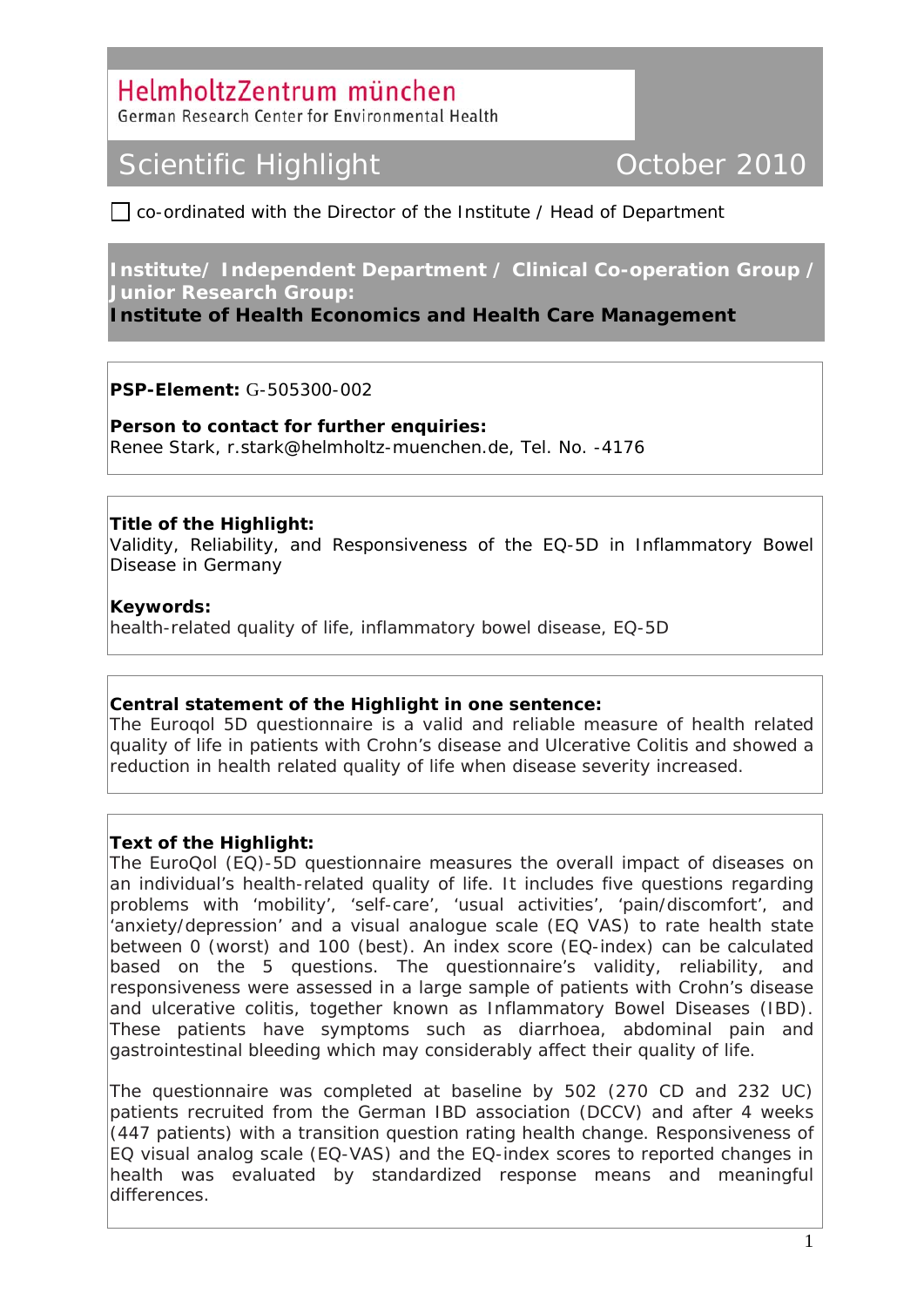EQ-VAS and EQ-index scores correlated well with disease activity indices and differed significantly between active disease and remission groups. All scores were reliable in test–retest. EQ-VAS was more responsive for deterioration in health than for improvement in health and was more responsive than index scores. There were significant meaningful differences for patients reporting improved health and for those reporting deteriorated health. Meaningful differences of EQ-VAS also differed significantly according to disease activity.

The Euroqol EQ-5D generates valid, reliable, and responsive preference-based valuations of health in CD and UC. EQ-VAS scores were more responsive than EQ-5D index scores. Since the EQ-index reflects population preferences, which are important in coverage and reimbursement decisions regarding new health technologies it is of concern that small health differences that are important from the patient's perspective may not be reflected in the EQ-index.

#### **Publication:**

Stark, R.G., Reitmeir, P., Leidl, R., König, H.H.: Validity, Reliability, and Responsiveness of the EQ-5D in Inflammatory Bowel Disease in Germany. Inflammatory Bowel Diseases 16, 42-51 (2010)

#### **Taking account of the HMGU mission:**

HMGU mission: Chronic diseases are the central focus of research performed in the Helmholtz Zentrum and the burden of such diseases on the patient and their overall health related quality of life can be evaluated with the Euroqol 5D questionnaire. Not only can this questionnaire be used to compare treatments between patients with the same disease, it can also be used to compare the effect of interventions on overall health related quality of life between patients with different underlying chronic diseases. Thus, the Euroqol is an important tool for the evaluation of both active treatments and preventative care.

#### **The internal HMGU co-operation partners with whom the Highlight was compiled, if appropriate:**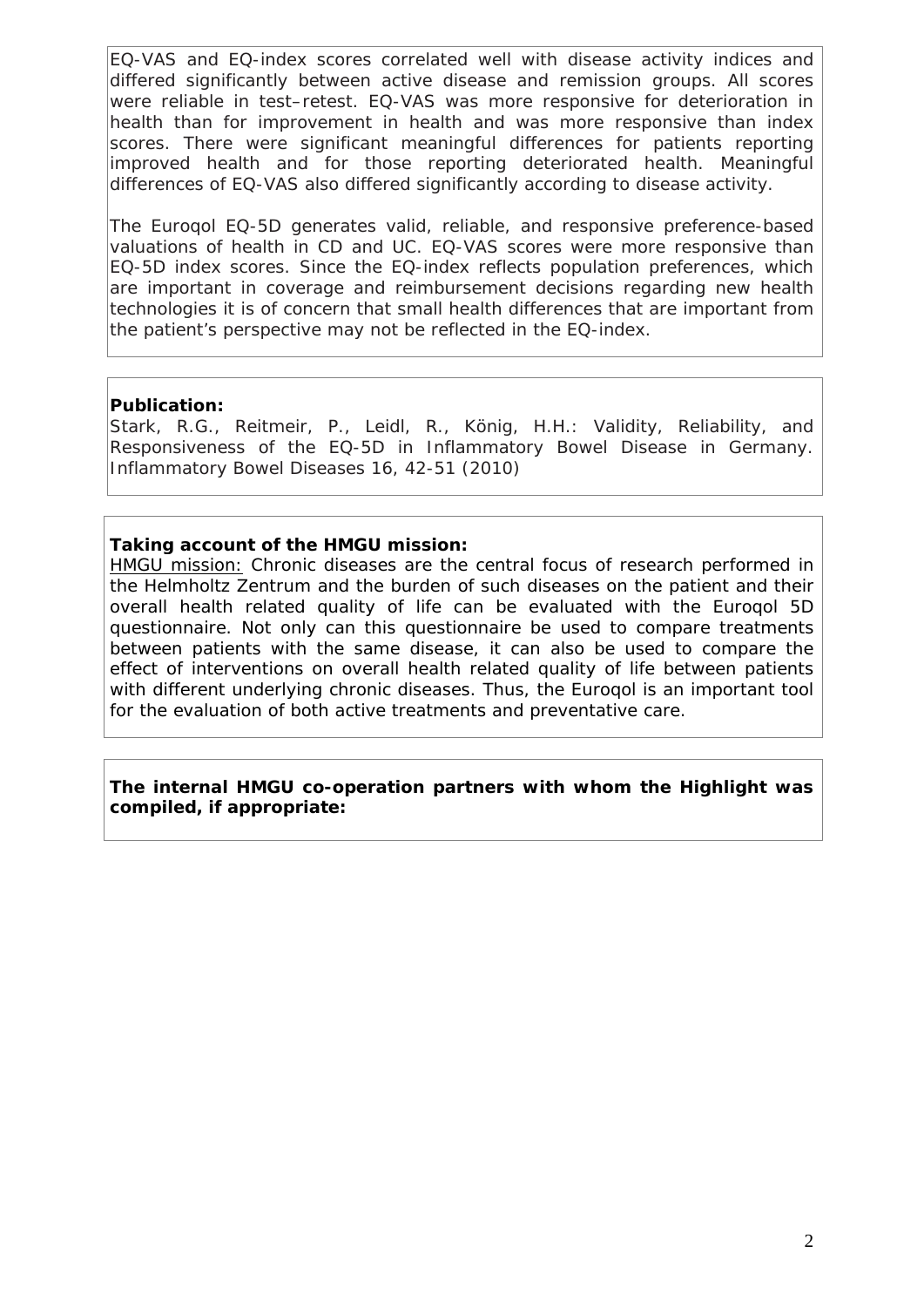# **Validity, Reliability, and Responsiveness of the EQ-5D in Validity, Reliability, and Responsiv e n e s s of the EQ-5D in Inflammatory Bowel Disease in Germany Inflammatory Bowel Disease in Germany**

### **Background Information**

- The Euroqol EQ-5D questionnaire measures the overall impact of diseases on health-related quality of life
- It includes five questions regarding problems with 'mobility', 'self-care', 'usual activities', 'pain/discomfort', and 'anxiety/depression' and a visual analogue scale (VAS) to rate health state between 0 (worst) and 100 (best).
- >The EQ-5D index score, based on the 5 questions, reflects the general population's valuation of the health state while the EQ visual analogue scale score is a subject's valuation of their own health state.
- Inflammatory Bowel Diseases are chronic diseases which lead to diarr hea, abdominal pain and gastrointestinal bleeding requiring surgical and medical treatments
- They include Crohn's disease and Ulcerative Colitis.

## **Goal:**

To assess the Euroqol questionnaire in a large sample of patients with Inflammatory Bowel Disease in Germany





**Institute**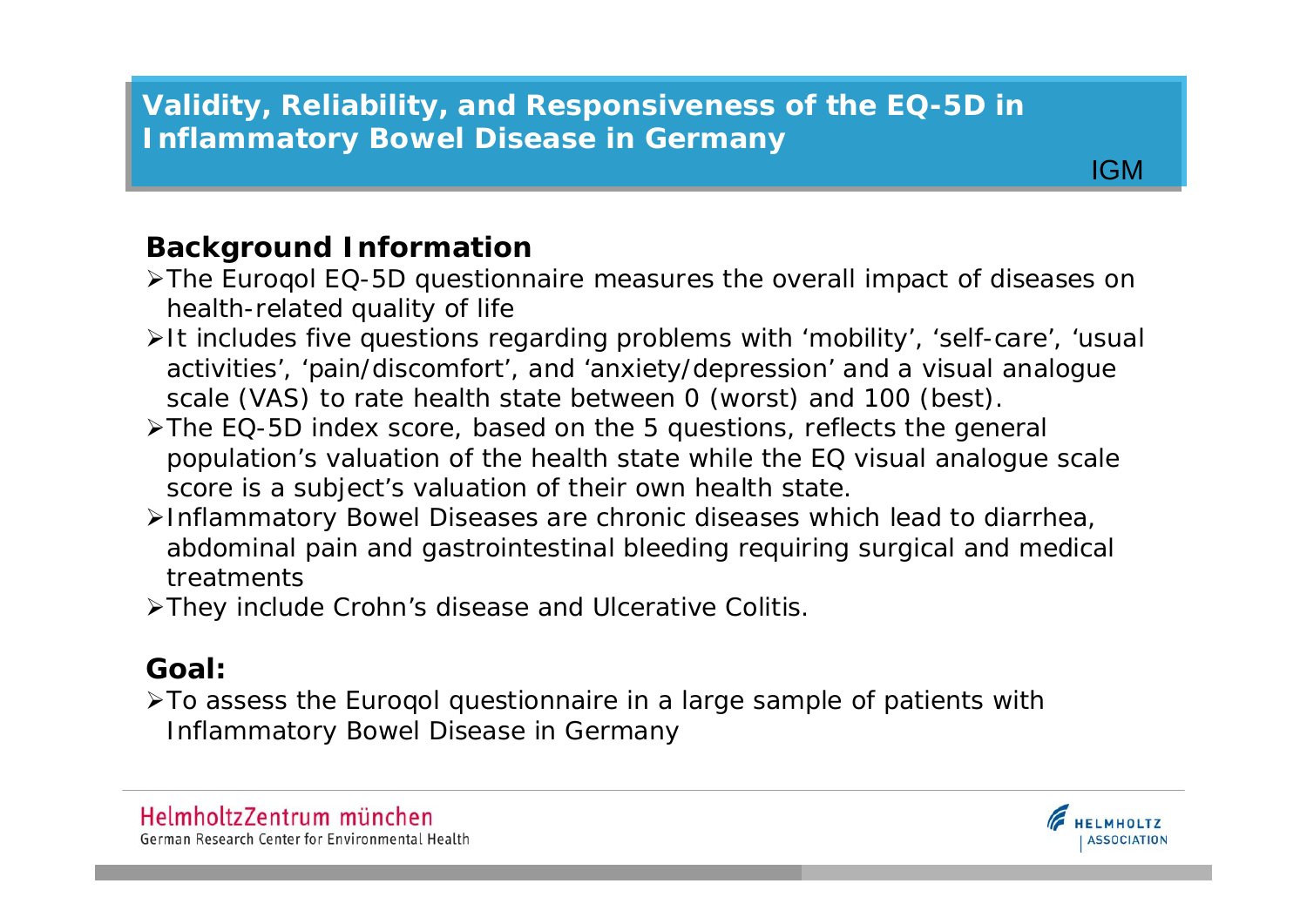# **Responses to the Dimension-Questions of the Euroqol 5D by Responses to the Dimension-Questions of the Euroqol 5D by Patients with Inflammatory Bowel Disease in Germany Patients with Inflammatory Bowel Disease in Germany**

**Institute** 

### **Results**

Distri b ution of responses to the EQ-5D descriptive system for CD (Crohn's disease) and UC (ulcerative colitis) subjects at baseline.

A majority of patients have problem s with pain and discomfort. Problems with anxiety/depression and usual activities were also frequent.

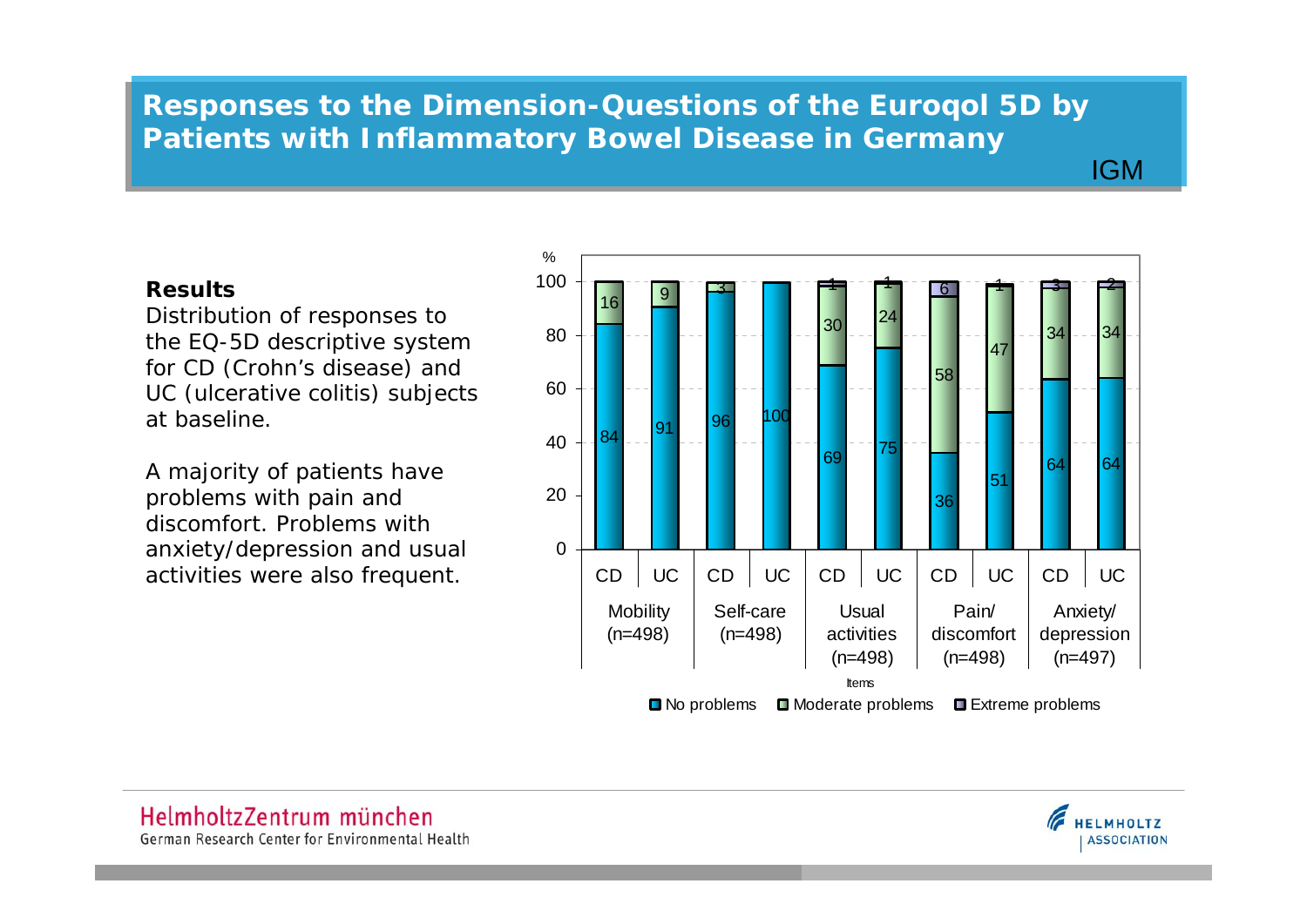# **Differences in Euroqol EQ-VAS scores between patients with Differences in Euroqol EQ-VAS scores between patients with active Inflammatory Bowel Disease and those in remission active Inflammatory Bowel Disease and those in remission**

# **IGM**

### **Results**

The diagram shows that disease activity has a high impact on the overall health status as seen from the point of view of patients



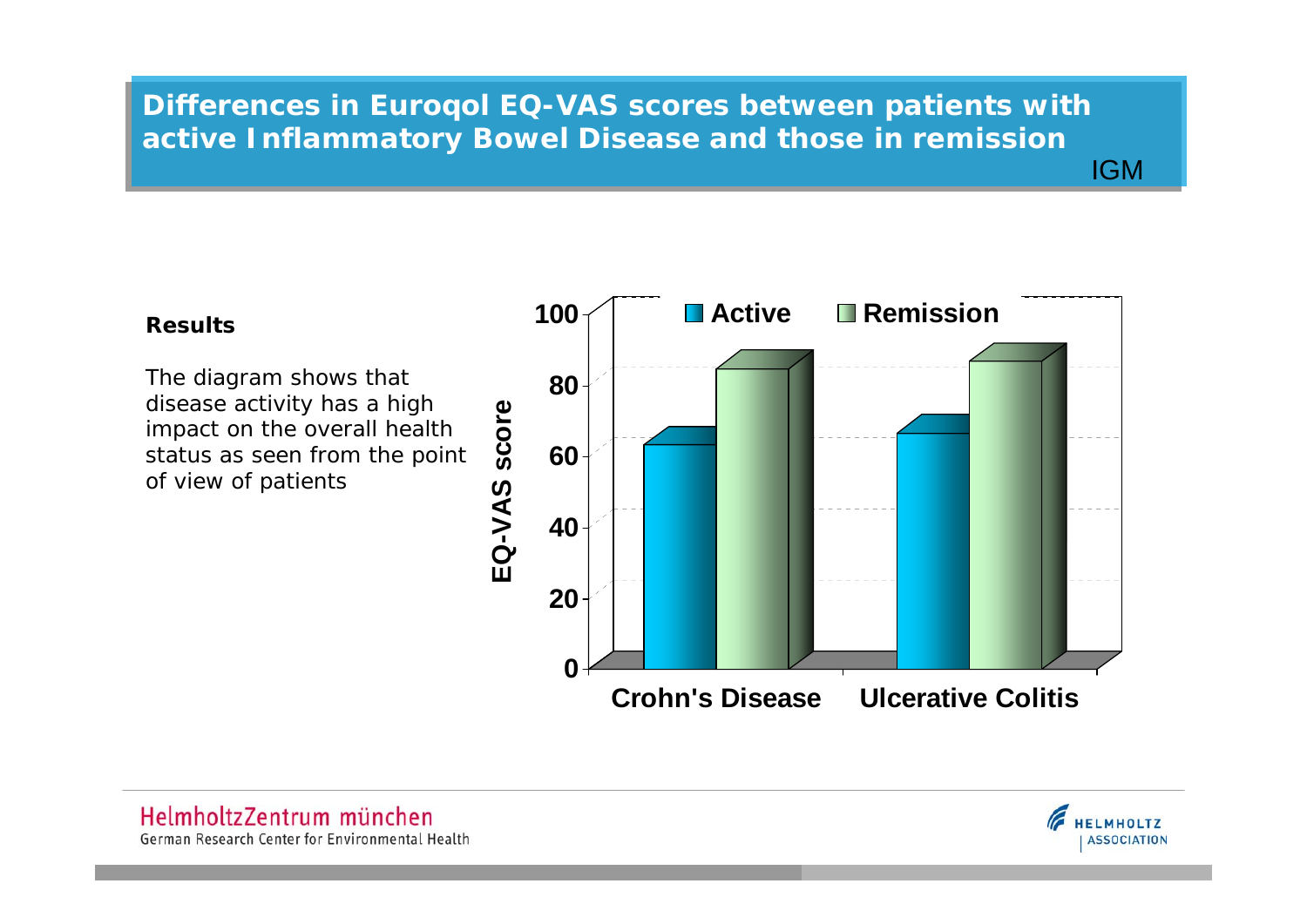### **IGM Average meaningful differences of the EQ-VAS adjusted for Average meaningful differences of the EQ-VAS adjusted for disease activity in patients with Inflammatory Bowel Disease disease activity in patients with Inflammatory Bowel Disease**

### **Results**

The c hang e in EQ-VAS scores was significant for both improved and declined health status.

The absolute change in EQ-VAS for deteriorated and improved health was similar for patients with active disease. Patients in remission w ho re p orte d im proved health had l ess absol ute chang e in EQ VAS.